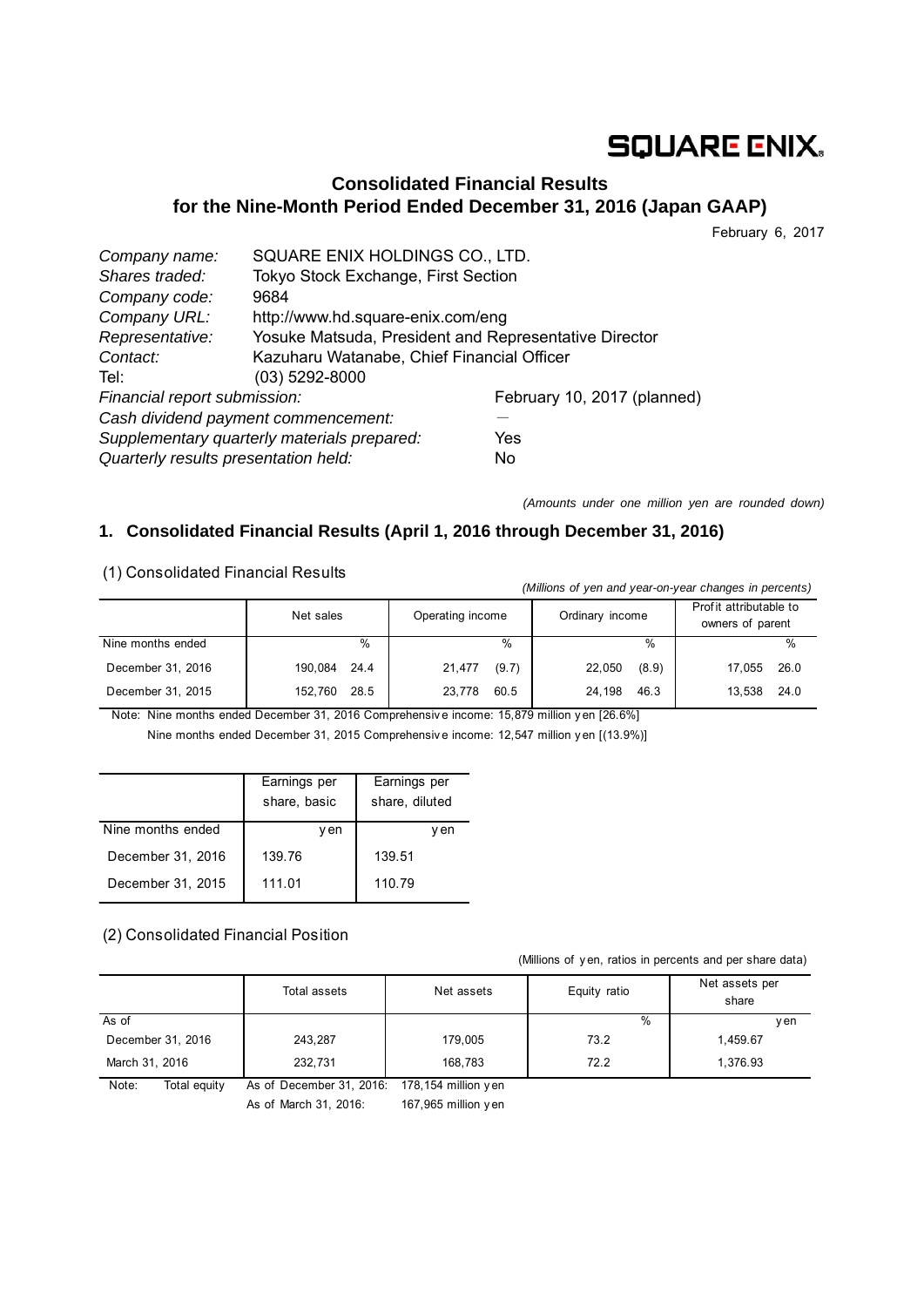### **2. Dividends**

|                                                      | Dividends per share |                         |     |                |                |  |  |  |
|------------------------------------------------------|---------------------|-------------------------|-----|----------------|----------------|--|--|--|
|                                                      | 1Q                  | 2Q<br>3Q<br>Total<br>4Q |     |                |                |  |  |  |
|                                                      | yen                 | yen                     | yen | yen            | yen            |  |  |  |
| Fiscal year ended<br>March 31, 2016                  |                     | 10.00                   |     | 38.00          | 48.00          |  |  |  |
| Fiscal year ending<br>March 31, 2017                 |                     | 10.00                   |     |                |                |  |  |  |
| Fiscal year ending<br>March 31, 2017<br>(projection) |                     |                         |     | 31.00<br>~1.00 | 41.00<br>~1.00 |  |  |  |

Note: No change in Dividend projection from previous announcement

### **3. Consolidated Forecasts (April 1, 2016 to March 31, 2017)**

|                                    | (Millions of yen, year-on-year changes in percents and per share data) |                       |                  |             |                 |                      |                                             |                         |                       |
|------------------------------------|------------------------------------------------------------------------|-----------------------|------------------|-------------|-----------------|----------------------|---------------------------------------------|-------------------------|-----------------------|
|                                    | Net sales                                                              |                       | Operating income |             | Ordinary income |                      | Profit attributable to<br>ow ners of parent |                         | Earnings<br>per share |
| Fiscal year<br>ending<br>March 31, | 250.000                                                                | $\frac{0}{0}$<br>16.8 | 27,000           | %<br>3.8    | 27.000          | $\frac{0}{0}$<br>6.6 | 17.000                                      | $\frac{0}{0}$<br>(14.5) | yen<br>139.39         |
| 2017                               | $\sim$ 270.000                                                         | $\sim$ 26.1           | $\sim$ 33.000    | $\sim$ 26.8 | $\sim$ 33.000   | $\sim$ 30.31         | ${\sim}21.000$                              | $\sim$ 5.61             | ~172.19               |

Note: No change in consolidated forecasts from previous announcement.

### **Others**

- (1) Significant changes among major subsidiaries during the period: No
- (2) Adoption of special accounting treatment for quarterly consolidated financial statements: No
- (3) Changes in accounting policies, procedures, and methods of presentation for consolidated financial statements 1. Changes in accounting policies due to revisions to accounting standards: Yes
	- 2. Changes other than 1.: No
	- 3. Changes in accounting estimates: No
	- 4. Retrospective restatement: No
- (4) Outstanding shares (common stock)
	- 1. Number of shares issued and outstanding (including treasury stock):

| As of December 31, 2016                                     | 122,366,996 |
|-------------------------------------------------------------|-------------|
| As of March 31, 2016                                        | 122.299.496 |
| 2. Number of treasury stock:                                |             |
| As of December 31, 2016                                     | 316,028     |
| As of March 31, 2016                                        | 313.749     |
| 3. Average number of shares during the period (cumulative): |             |
| Nine-month period ended December 31, 2016 122,034,901       |             |
| Nine-month period ended December 31, 2015 121,955,356       |             |

Disclaimer: (1) This document is a translation of the Japanese language "Kessan Tanshin" prepared in accordance with the guidelines of the Tokyo Stock Exchange. The Japanese language document shall prevail in the event any differences or discrepancies exist between this English translation and the original. (2) At the time of disclosure of this report, review procedures for quarterly financial statements pursuant to the Financial Instruments and Exchange Law had not been completed. (3) The forward-looking statements in this document are based upon the information currently available and necessarily include elements that are not entirely predictable. The achievement is not promised. Actual results may differ from the forward-looking statements in this document. (4) For additional information about forecasts, please refer to "1.Consolidated Results for the Nine-Month Period Ended December 31, 2016 (3) Qualitative information on consolidated business forecasts" section on page 3 of Supplemental Information.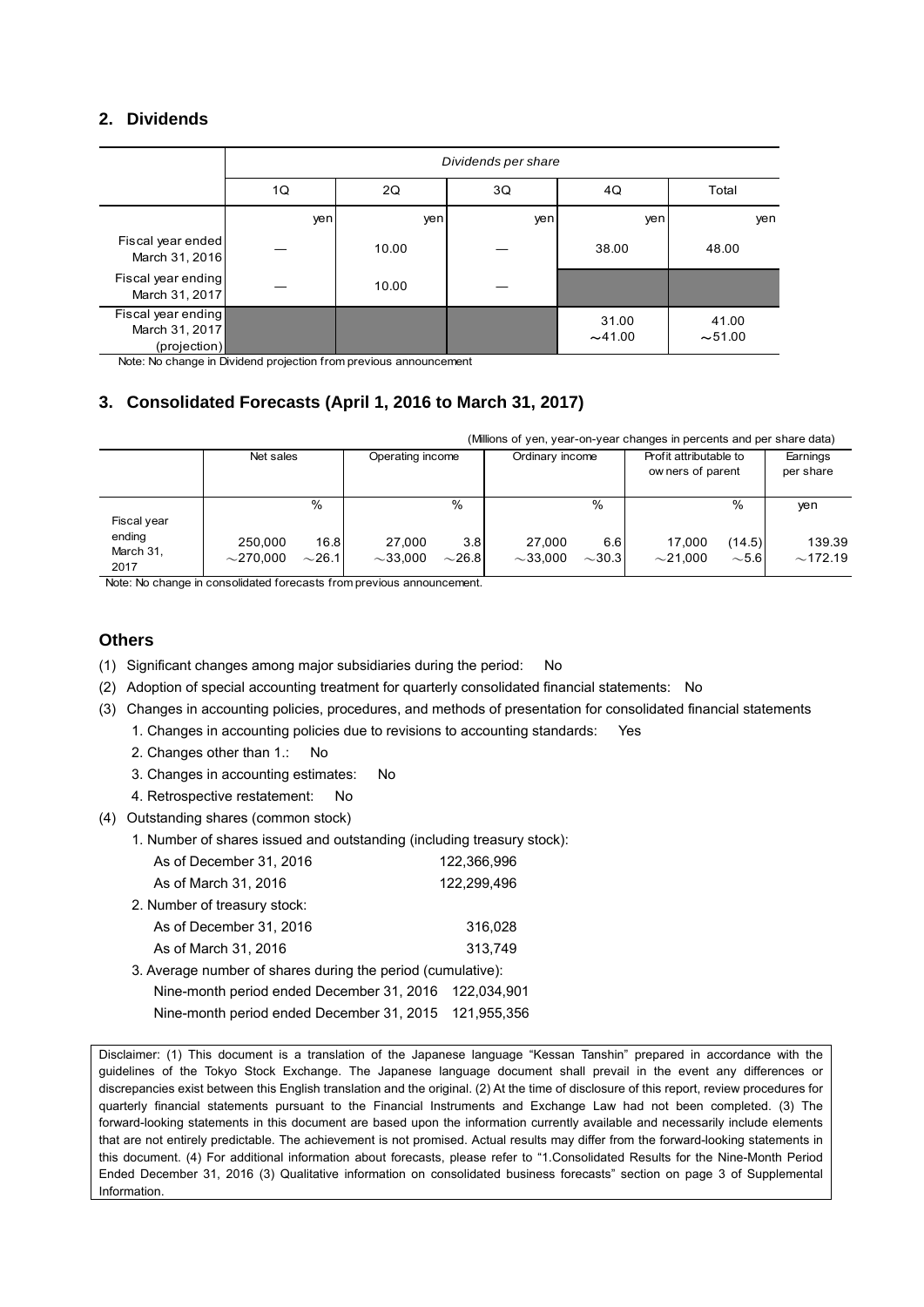## **Supplemental Information – Index**

|    |                                                                                      | Page |
|----|--------------------------------------------------------------------------------------|------|
| 1. | Consolidated Results for the Nine-Month Period Ended December 31, 2016               | 1    |
|    | (1) Analysis of consolidated business results                                        | 1    |
|    | (2) Analysis of consolidated financial position                                      | 2    |
|    | (3) Qualitative information on consolidated business forecasts                       | 3    |
|    |                                                                                      |      |
| 2. | Other Information in Summary                                                         | 3    |
|    | (1) Changes in accounting principles, changes in accounting estimates and            | 3    |
|    | retrospective restatements                                                           |      |
|    | (2) Additional information                                                           | 3    |
|    |                                                                                      |      |
| 3. | Consolidated Financial Statements for the Nine-Month Period Ended December 31, 2016  | 4    |
|    | (1) Consolidated Balance Sheets                                                      | 4    |
|    | (2) Consolidated Income Statement and Consolidated Statement of Comprehensive Income | 6    |
|    | <b>Consolidated Income Statement</b>                                                 | 6    |
|    | Consolidated Statement of Comprehensive Income                                       | 7    |
|    | (3) Note regarding going concern assumptions                                         | 8    |
|    | (4) Material changes in shareholders' equity                                         | 8    |
|    | (5) Segment information                                                              | 8    |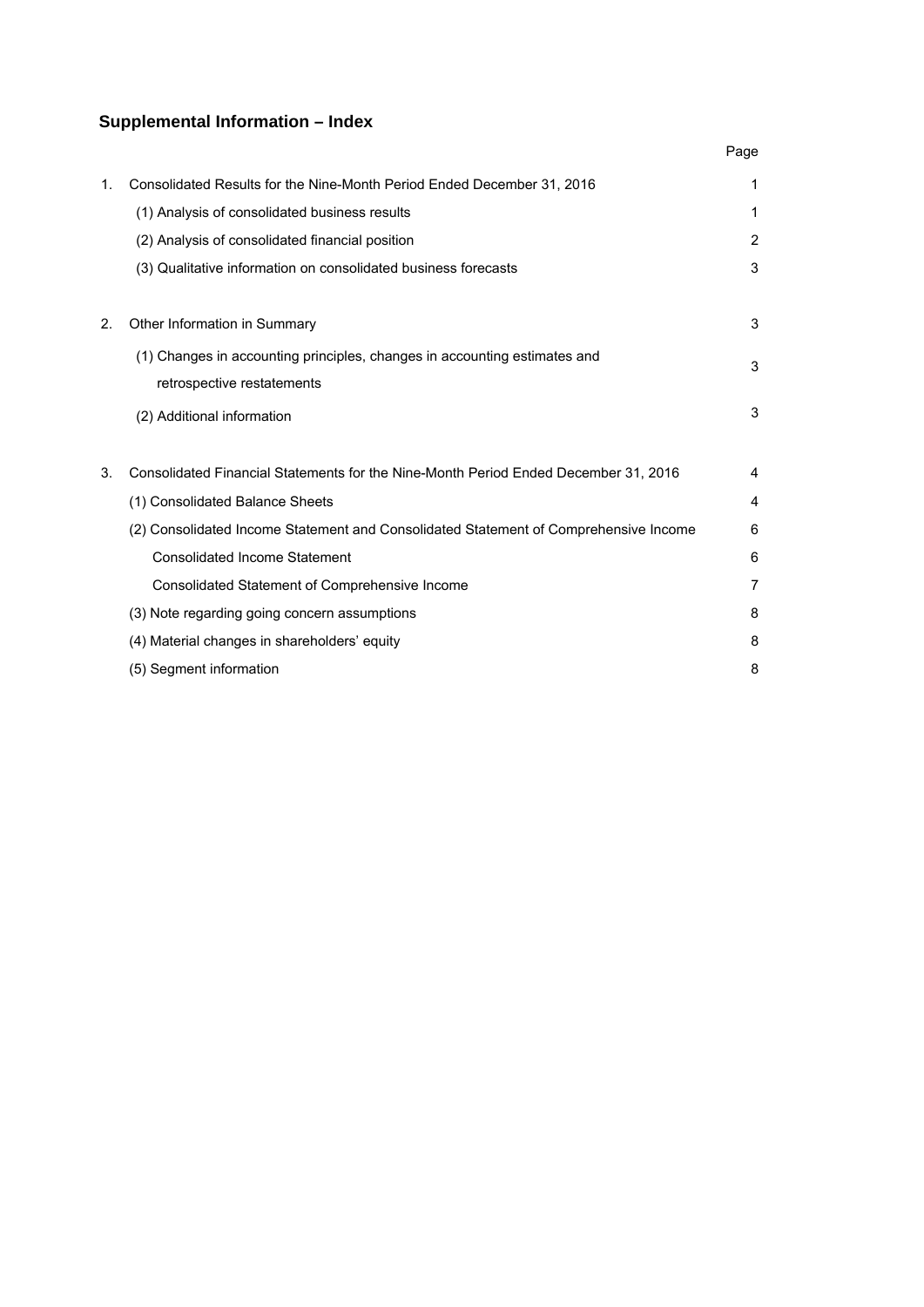#### **1. Consolidated Results for the Nine-Month Period Ended December 31, 2016**

#### (1) Analysis of consolidated business results

The Square Enix group (the "Group") is continuing determined efforts to strengthen the competitiveness and profitability of its business segments of Digital Entertainment, Amusement, Publication and Merchandising. Net sales for the nine-month period ended December 31, 2016 totaled ¥190,084 million (an increase of 24.4% from the same period of the prior fiscal year), operating income amounted to ¥21,477 million (a decrease of 9.7**%** from the same period of the prior fiscal year), ordinary income amounted to ¥22,050 million (a decrease of 8.9% from the same period of the prior fiscal year), and profit attributable to owners of parent amounted to ¥17,055 million (an increase of 26.0% from the same period of the prior fiscal year).

A discussion of results by segment for the nine-month period ended December 31, 2016 follows.

#### Digital Entertainment

The Digital Entertainment segment consists of planning, development, distribution, and operation of digital entertainment content primarily in the form of game. Digital entertainment content is offered to meet customer lifestyles across a variety of usage environments such as consumer game consoles (including handheld game machines), personal computers and smart devices.

During the nine-month period ended December 31, 2016, major launches of blockbuster series titles such as "FINAL FANTASY XV" and the PlayStation®4 version of "RISE OF THE TOMB RAIDER," on top of strong download sales of catalogue titles released previously, have led to a material increase of net sales and operating income in the area of console games, compared to the same period of the prior fiscal year.

In the area of massively multiplayer online role playing games, revenues from operation has been showing steady performance while net sales and operating income declined significantly compared to the same period of the prior fiscal year mainly due to the absence of expansion disk releases during the nine-month period ended December 31, 2016.

Net sales and operating income, in the area of content for platforms such as smart devices and PC browser, increased significantly compared to the same period of the prior fiscal year primarily thanks to the strong performance of existing major titles of native application games on smartphones such as "FINAL FANTASY BRAVE EXVIUS," "HOSHI NO DRAGON QUEST" and "DRAGON QUEST MONSTERS SUPER LIGHT."

Net sales and operating income in the Digital Entertainment segment totaled ¥ 146,215 million (an increase of 32.7% from the same period of the prior fiscal year), and ¥ 21,793 million (a decrease of 5.8% from the same period of the prior fiscal year), respectively.

#### Amusement

The Amusement segment consists of the operation of amusement facilities and planning, development, and distribution of arcade game machines and related products for amusement facilities. During the nine-month period ended December 31, 2016, the operation of the amusement facilities has been showing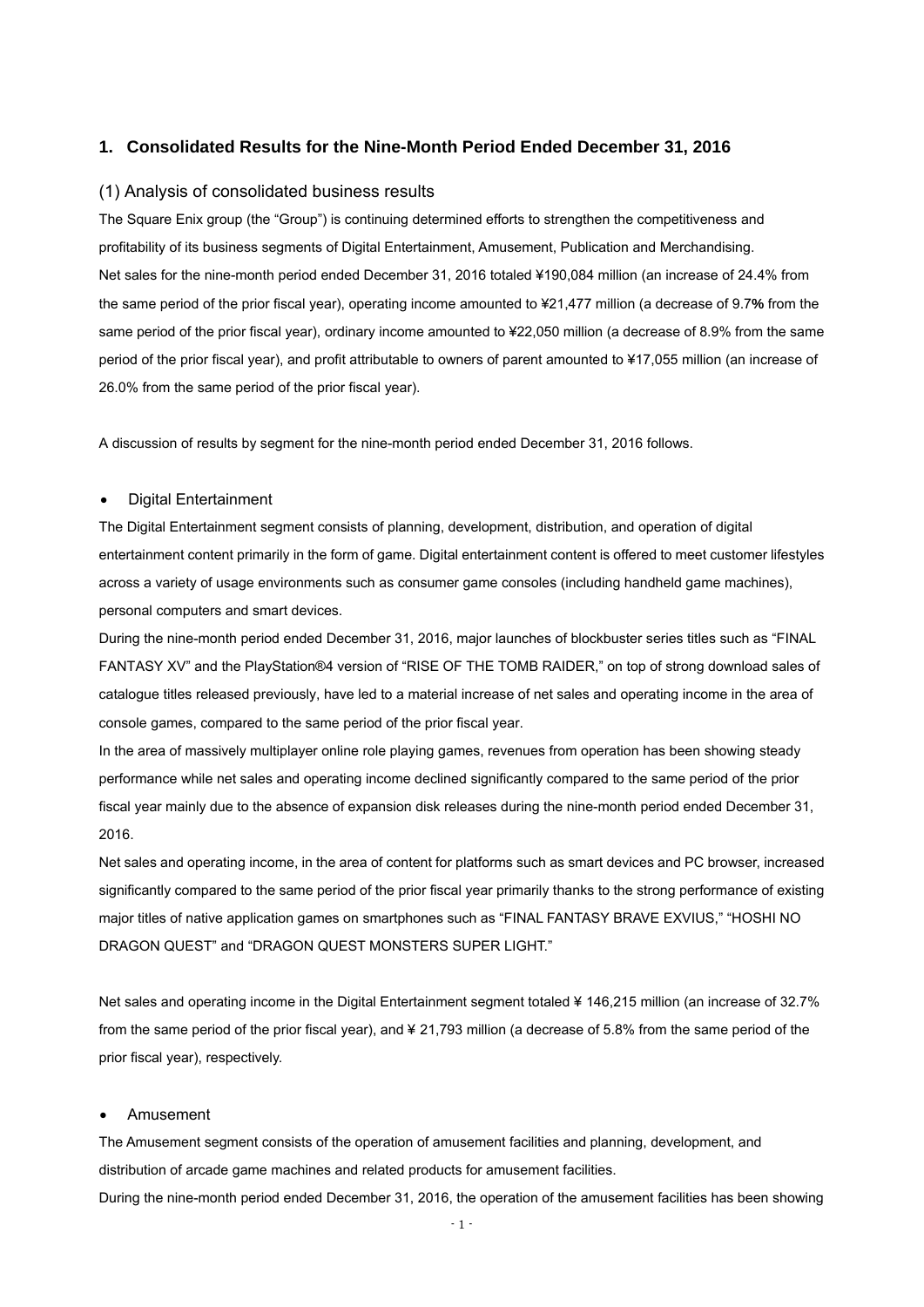steady performance. In addition, amusement machines such as "Gunslinger Stratos3," "THEATRHYTHM FINAL FANTASY All-star Carnival" and "Love Live! School idol festival – after school ACTIVITY –" were released. Net sales and operating income in the Amusement segment totaled ¥ 33,044 million (an increase of 4.1% from the same period of the prior fiscal year), and ¥3,666 million (a decrease of 15.8% from the same period of the prior fiscal year), respectively.

#### Publication

The Publication segment consists of publication and licensing of comic magazines, comic books, and game strategy guides.

During the nine-month period ended December 31, 2016, sales of comic books declined while sales of game strategy guides and royalty revenues from e-comics licensing increased compared to the same period of the prior fiscal year. Net sales and operating income in the Publication segment totaled ¥7,257 million (a decrease of 5.4% from the same period of the prior fiscal year) and ¥1,723 million (a decrease of 9.9% from the same period of the prior fiscal year), respectively.

#### Merchandising

The Merchandising segment consists of planning, production, distribution, and licensing of derivative products of IPs owned by the Group.

During the nine-month period ended December 31, 2016, sales and licensing performed steadily thanks to character goods and soundtracks derived from the Group's own IPs as well as character goods originated in renowned third-party IPs.

Net sales and operating income in the Merchandising segment totaled ¥4,727 million (an increase of 30.1% from the same period of the prior fiscal year), and ¥1,565 million (an increase of 31.3% from the same period of the prior fiscal year), respectively.

#### (2) Analysis of consolidated financial position

Assets

As of December 31, 2016, total current assets was ¥207,367 million, an increase of ¥12,688 million compared to March 31, 2016. This was mainly due to an increase in notes and accounts receivable of ¥17,912 million, while cash and deposits decreased by ¥5,544 million. As of December 31, 2016, total non-current assets was ¥35,919 million, a decrease of ¥2,133 million compared to March 31, 2016. This was mainly due to a decrease in investments and other assets of ¥1,701 million.

As a result, total assets was ¥243,287 million, an increase of ¥10,555 million compared to March 31, 2016.

Liabilities

As of December 31, 2016, total current liabilities was ¥56,808 million, an increase of ¥1,071 million compared to March 31, 2016. This was mainly due to increases in the provision for sales returns of ¥3,627 million and the other on current liabilities of ¥3,316 million, while short-term loans payable, income taxes payable and provision for bonuses decreased by ¥1,102 million, ¥3,370 million, and ¥1,072 respectively. As of December 31, 2016, total non-current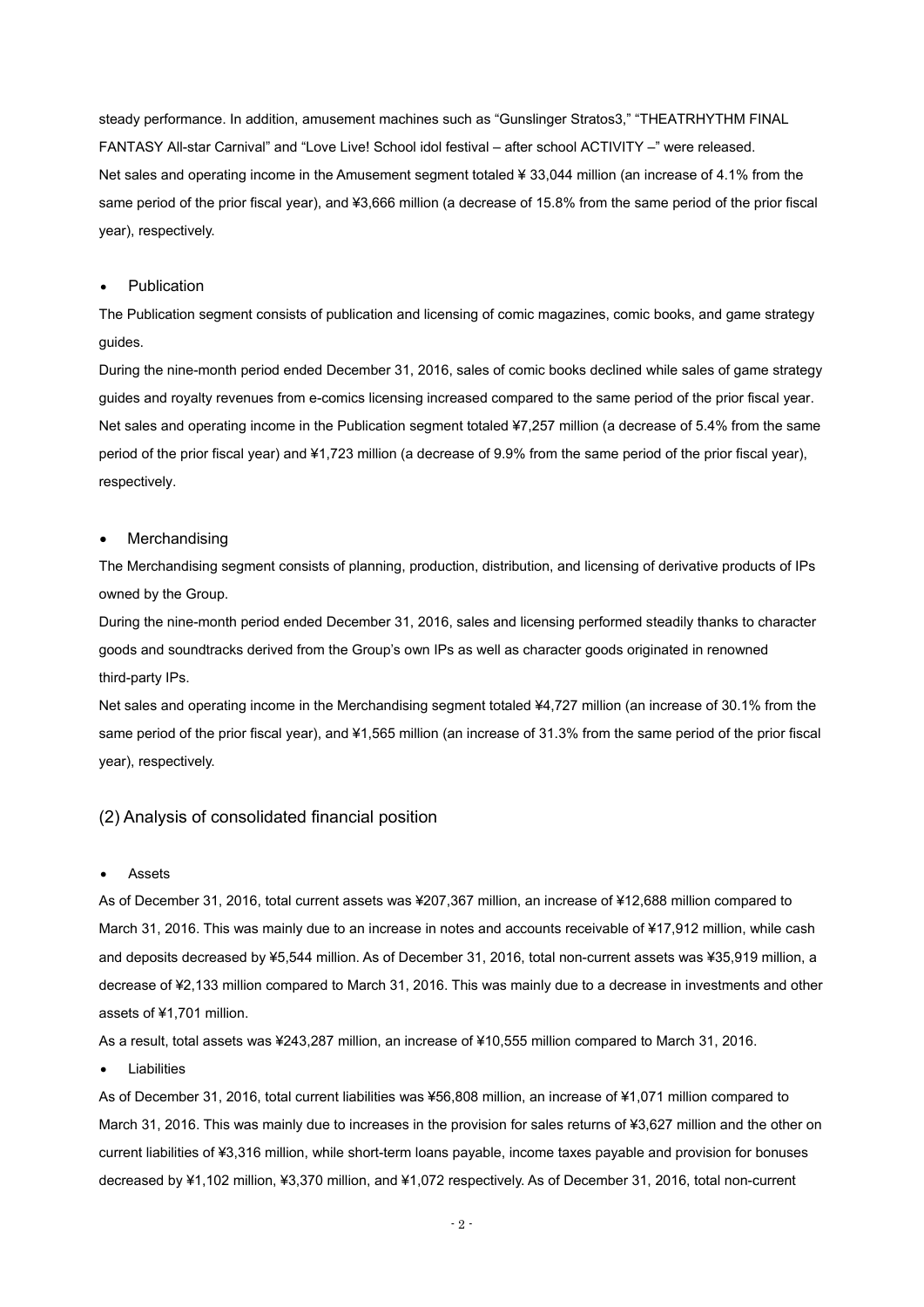liabilities was ¥7,472 million, a decrease of ¥738 million compared to March 31, 2016.

As a result, total liabilities was ¥64,281 million, an increase of ¥332 million compared to March 31, 2016.

#### Net assets

As of December 31, 2016, net assets was ¥179,005 million, an increase of ¥10,222 million compared to March 31, 2016. This was mainly due to profit attributable to owners of parent of ¥17,005 million and dividend payments of ¥5,855 million.

As a result, the consolidated equity ratio stood at 73.2% (72.2% as of March 31, 2016).

#### (3) Qualitative information on consolidated business forecasts

The business environment surrounding the Group is in the midst of major changes, where consumer needs for content suitable to smart devices such as smartphones and tablet PCs are rapidly expanding, while the console game markets in North America and Europe are increasingly getting competitive and oligopolistic. The Group is focusing all efforts to achieve growth coupled with profits on a solid revenue foundation through introduction of flexible content development conforming to the ever-changing environment as well as diversification of profit opportunities.

Given the environmental changes described above, it is expected that the consolidated forecasts for financial results will fluctuate ever-larger. The Group, therefore, has made consolidated forecasts in a range of forecasted figures in lieu of specific figures.

#### **2. Other Information in Summary**

## (1) Changes in accounting principles, changes in accounting estimates and retrospective restatements

#### (Changes in accounting policy)

(Application of Practical Solution on a change in depreciation method due to Tax Reform 2016) Effective from the beginning of the fiscal year ended March 31, 2017, the Group has adopted the "Practical Solution on a change in depreciation method due to Tax Reform 2016" (ASBJ Practical Issues Task Force (PITF) No.32, June 17, 2016), with the revision of the Corporation Tax Act. Consequently, the Group has changed the depreciation method of structures and facilities attached to buildings acquired on and after April 1, 2016 from declining-balance method to straight-line method.

There is minimal impact to profits or losses for the nine-month period ended December 31, 2016, as a result of this change.

#### (2) Additional information

(Application of Revised Implementation Guidance on Recoverability of Deferred Tax Assets) Effective from the beginning of the fiscal year ended March 31, 2017, the Group has adopted the "Revised Implementation Guidance on Recoverability of Deferred Tax Assets" (ASBJ Guidance No. 26, March 28, 2016).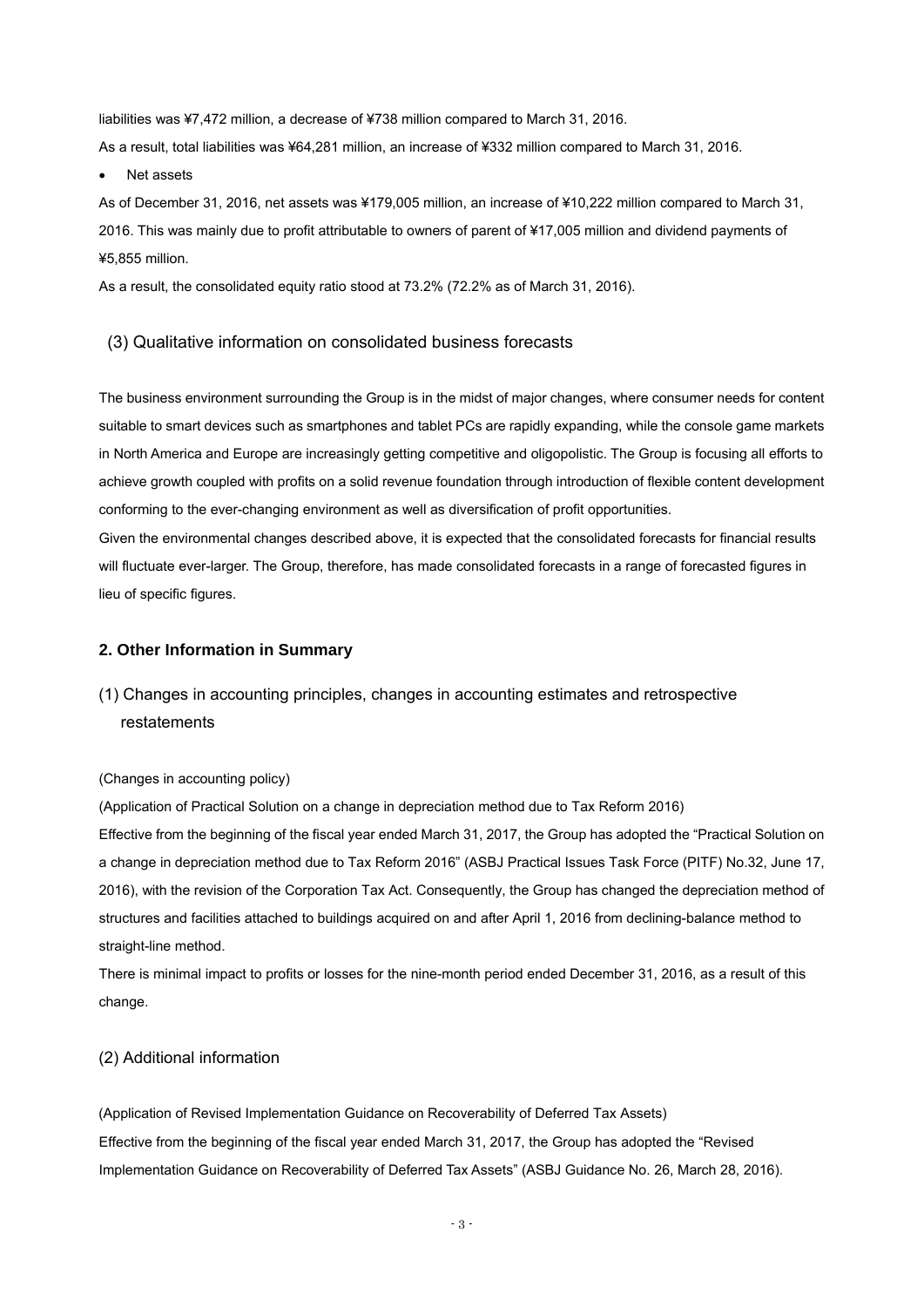## **3. Consolidated Financial Statements for the Nine-Month Period Ended December 31, 2016**

(1) Consolidated Balance Sheets

|                                     |                      | (Millions of yen)       |
|-------------------------------------|----------------------|-------------------------|
|                                     | As of March 31, 2016 | As of December 31, 2016 |
| Assets                              |                      |                         |
| Current assets                      |                      |                         |
| Cash and deposits                   | 117,306              | 111,761                 |
| Notes and accounts receivable-trade | 21,487               | 39,399                  |
| Merchandise and finished goods      | 2,428                | 4,171                   |
| Work in progress                    | 109                  | 16                      |
| Raw materials and supplies          | 233                  | 234                     |
| Content production account          | 41,419               | 37,605                  |
| Other                               | 11,837               | 14,382                  |
| Allowance for doubtful accounts     | (143)                | (203)                   |
| Total current assets                | 194,679              | 207,367                 |
| Non-current assets                  |                      |                         |
| Property, plant and equipment       | 13,748               | 14,183                  |
| Intangible assets                   | 6,447                | 5,580                   |
| Investments and other assets        | 17,856               | 16,155                  |
| Total non-current assets            | 38,052               | 35,919                  |
| Total assets                        | 232,731              | 243,287                 |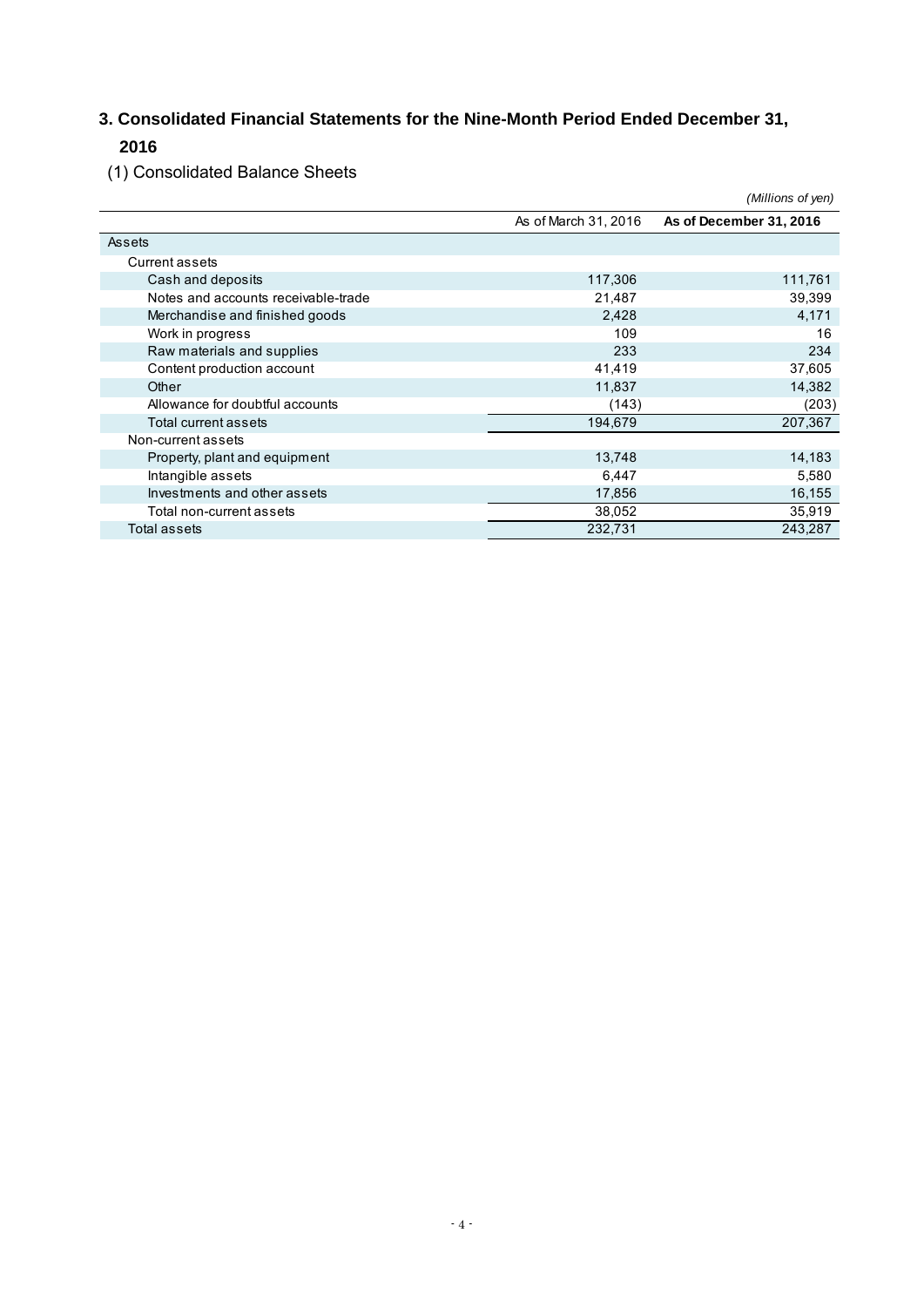|                                                       |                      | (Millions of yen)       |
|-------------------------------------------------------|----------------------|-------------------------|
|                                                       | As of March 31, 2016 | As of December 31, 2016 |
| Liabilities                                           |                      |                         |
| <b>Current liabilities</b>                            |                      |                         |
| Notes and accounts payable-trade                      | 14,671               | 14,355                  |
| Short-term loans payable                              | 9.722                | 8,619                   |
| Income taxes payable                                  | 5,726                | 2,355                   |
| Provision for bonuses                                 | 2,672                | 1,600                   |
| Provision for sales returns                           | 3,334                | 6,961                   |
| Provision for loss on game arcade closings            | 75                   | 69                      |
| Asset retirement obligations                          | 5                    |                         |
| Other                                                 | 19,529               | 22,846                  |
| <b>Total current liabilities</b>                      | 55,737               | 56,808                  |
| Non-current liabilities                               |                      |                         |
| Provision for directors' retirement benefits          | 162                  | 88                      |
| Provision for loss on game arcade closings            | 127                  | 94                      |
| Net defined benefit liability                         | 2,747                | 2,751                   |
| Asset retirement obligations                          | 2,355                | 2,454                   |
| Other                                                 | 2,819                | 2,084                   |
| Total non-current liabilities                         | 8,210                | 7,472                   |
| <b>Total liabilities</b>                              | 63,948               | 64,281                  |
| Net assets                                            |                      |                         |
| Shareholders' equity                                  |                      |                         |
| Capital stock                                         | 23,753               | 23,822                  |
| Capital surplus                                       | 52,993               | 53,062                  |
| Retained earnings                                     | 95,581               | 106,780                 |
| Treasury stock                                        | (888)                | (895)                   |
| Total shareholders' equity                            | 171,439              | 182,769                 |
| Accumulated other comprehensive income                |                      |                         |
| Valuation difference on available-for-sale securities | 341                  | 389                     |
| Foreign currency translation adjustment               | (3,207)              | (4, 534)                |
| Remeasurements of defined benefit plans               | (607)                | (470)                   |
| Total accumulated other comprehensive income          | (3, 474)             | (4,615)                 |
| Subscription rights to shares                         | 374                  | 442                     |
| Non-controlling interests                             | 443                  | 409                     |
| Total net assets                                      | 168,783              | 179,005                 |
| Total liabilities and net assets                      | 232,731              | 243,287                 |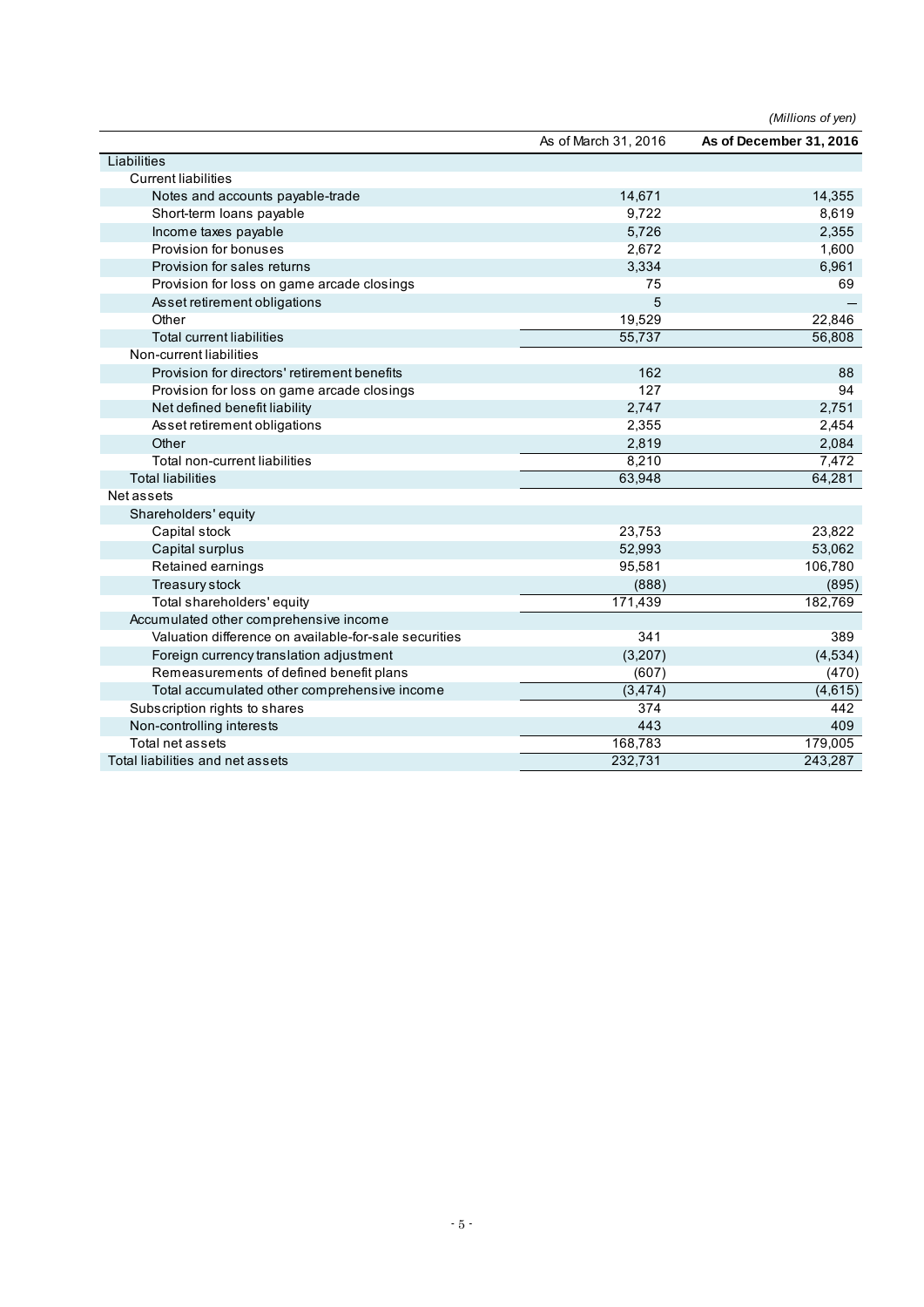|                                                           |                   | (Millions of yen) |
|-----------------------------------------------------------|-------------------|-------------------|
|                                                           | Nine months ended | Nine months ended |
|                                                           | December 31, 2015 | December 31, 2016 |
| Net sales                                                 | 152,760           | 190,084           |
| Cost of sales                                             | 76,692            | 105,326           |
| Gross profit                                              | 76,067            | 84,758            |
| Reversal of provision for sales returns                   | 4,922             | 3,190             |
| Provision for sales returns                               | 4,151             | 6,440             |
| Gross profit-net                                          | 76,838            | 81,508            |
| Selling, general and administrative expenses              | 53,060            | 60,030            |
| Operating income                                          | 23,778            | 21,477            |
| Non-operating income                                      |                   |                   |
| Interest income                                           | 57                | 50                |
| Dividend income                                           | 8                 | $\mathbf{1}$      |
| Subsidy income                                            | 419               | 2                 |
| Gain on forgiveness of payable for group tax              |                   | 62                |
| Foreign exchange gains                                    |                   | 478               |
| Miscellaneous income                                      | 155               | 65                |
| Total non-operating income                                | 641               | 661               |
| Non-operating expenses                                    |                   |                   |
| Interest expenses                                         | 47                | 41                |
| Commission fee                                            | 11                | 5                 |
| Office transfer related expenses                          | 44                | 31                |
| Foreign exchange losses                                   | 117               |                   |
| Miscellaneous loss                                        | 0                 | 9                 |
| Total non-operating expenses                              | 220               | 88                |
| Ordinary income                                           | 24,198            | 22,050            |
| Extraordinary income                                      |                   |                   |
| Gain on sales of non-current assets                       | 11                | 4                 |
| Gain on sales of investment securities                    | $\mathbf 0$       |                   |
| Gain on reversal of subscription rights to shares         | 19                | 20                |
| Total extraordinary income                                | $\overline{31}$   | 24                |
| Extraordinary losses                                      |                   |                   |
| Loss on sales of non-current assets                       | 43                |                   |
| Loss on retirement of non-current assets                  | 119               | 165               |
| Loss on valuation of share of subsidiaries and associates | 1,702             | $\mathbf 0$       |
| Other                                                     | 51                | 13                |
| Total extraordinary losses                                | 1,917             | 178               |
| Profit before income taxes                                | 22,313            | 21,896            |
| Income taxes-current                                      | 7,973             | 3,925             |
| Income taxes-deferred                                     | 796               | 914               |
| Total income taxes                                        | 8,769             | 4,839             |
| Profit                                                    | 13,543            | 17,056            |
| Profit attributable to non-controlling interests          | 5                 | 1                 |
| Profit attributable to owners of parent                   | 13,538            | 17,055            |

## (2) Consolidated Income Statement and Consolidated Statement of Comprehensive Income Consolidated Income Statement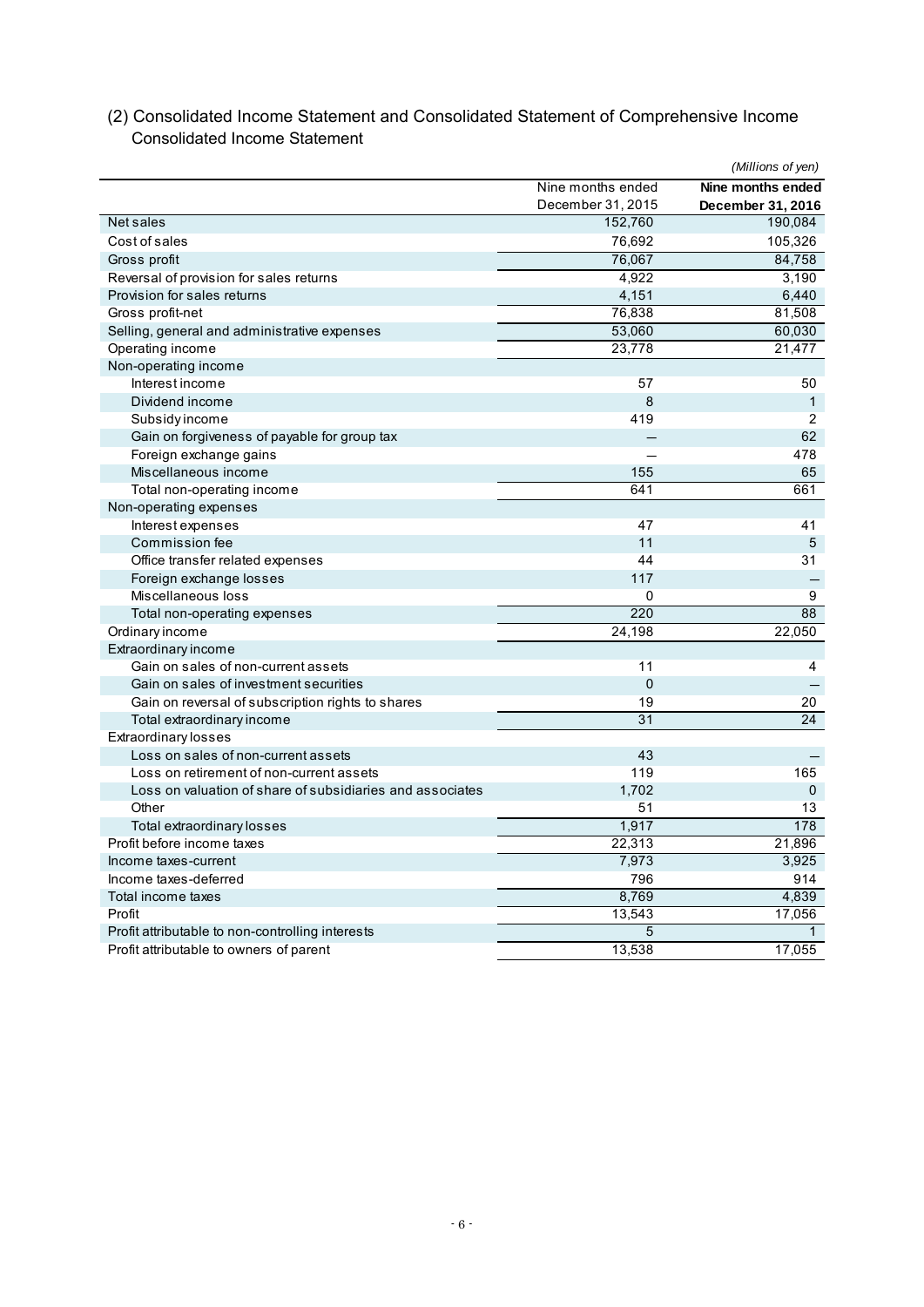## Consolidated Statement of Comprehensive Income

|                                                                |                   | (Millions of yen) |
|----------------------------------------------------------------|-------------------|-------------------|
|                                                                | Nine months ended | Nine months ended |
|                                                                | December 31, 2015 | December 31, 2016 |
| Profit                                                         | 13,543            | 17,056            |
| Other comprehensive income                                     |                   |                   |
| Valuation difference on available-for-sale securities          | (394)             | 48                |
| Foreign currency translation adjustment                        | (650)             | (1,362)           |
| Remeasurements of defined benefit plans                        | 48                | 136               |
| Total other comprehensive income                               | (996)             | (1, 176)          |
| Comprehensive income                                           | 12,547            | 15,879            |
| (Breakdown)                                                    |                   |                   |
| Comprehensive income attributable to owners of parent          | 12,562            | 15,913            |
| Comprehensive income attributable to non-controlling interests | (15)              | (34)              |